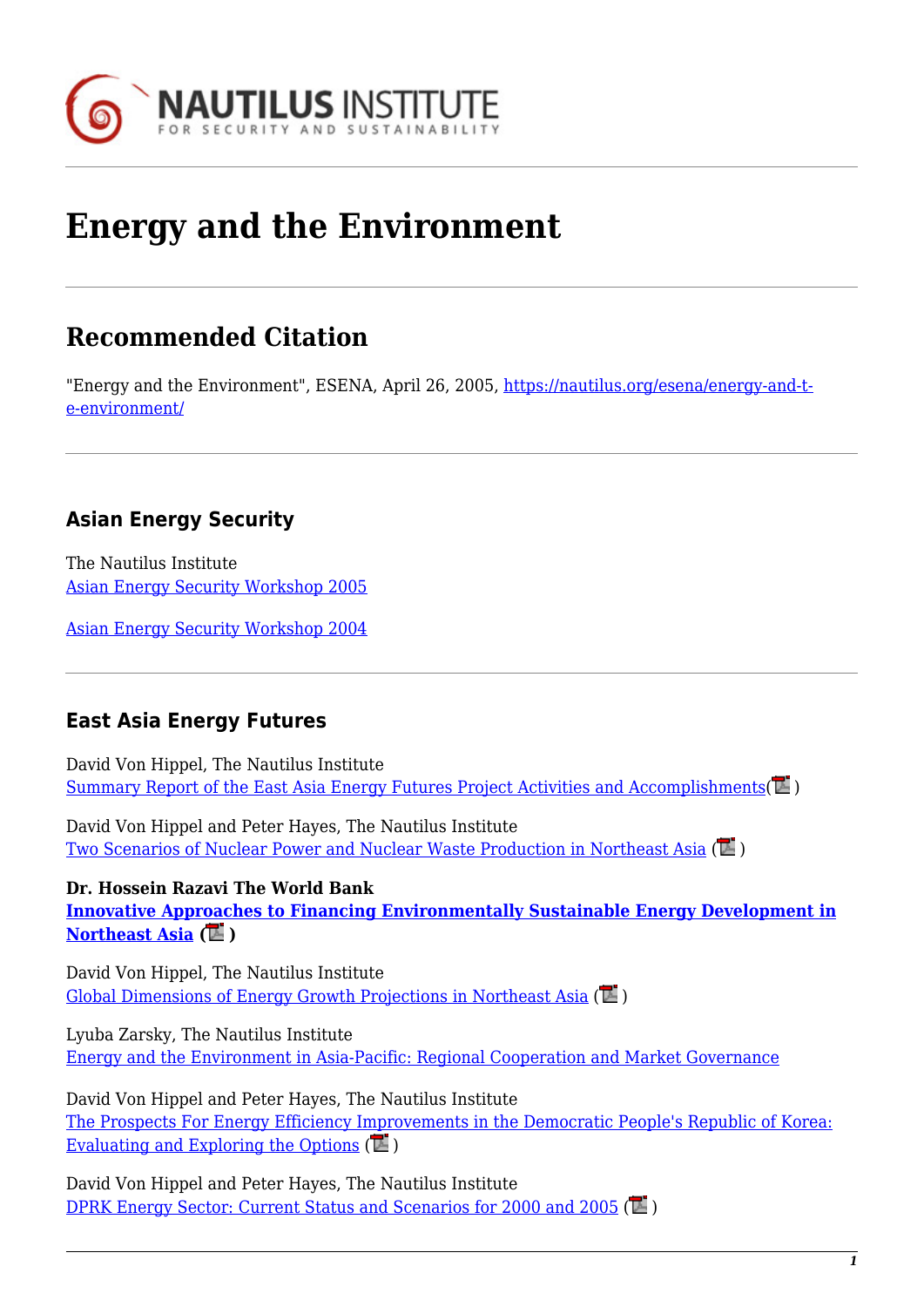Aling Zhang, Lin Shi, Tsinghua University, Beijing, China [Prospects for and impacts of diversifying fuel use away from coal](https://nautilus.org/wp-content/uploads/2015/04/C2_final.pdf)  $(\mathbb{E})$ 

Shaoxiong Xie

[Review of Assumptions as to Changes in the Electricity Generation Sector in Nautilus Institute's](https://nautilus.org/wp-content/uploads/2015/04/Rev2_final.pdf) [Clean Coal Scenarios Report](https://nautilus.org/wp-content/uploads/2015/04/Rev2_final.pdf) ( $\Box$ )

Zulin Shi and Yugao Xu, Tsinghua University, Beijing, China

[The Impacts of China's Accession to the World Trade Organization \(WTO\) on ChinaÂ's Energy Sector](https://nautilus.org/wp-content/uploads/2011/12/C3_final.pdf)  $(\mathbb{Z})$ 

Shuhua Gu and Wengiang Liu, Institute for Techno-Economics and Energy System Analysis (ITEESA), Beijing, China

[The Role of Renewable Energy Options in China's Present and Future Energy System](https://nautilus.org/wp-content/uploads/2015/04/C4_final.pdf)  $(\mathbb{Z})$ 

Qingyi Wang, Tsinghua University, Beijing, China

[Coal Industry in China: Evolvement and Prospects](https://nautilus.org/wp-content/uploads/2015/04/C5_final.pdf)  $(\Box)$ 

Weidou Ni, Zheng Li, and Yuan Xue, Tsinghua University, Beijing, China

[National Energy Futures Analysis and Energy Security Perspectives in China](https://nautilus.org/wp-content/uploads/2011/12/Reg_China_final.pdf) ( )

Fengqi Zhou, Energy Research Institute State Development Planning Commission, China [Discussion of Macro Assumptions in the Future Evolution of the Chinese Energy System and the](https://nautilus.org/wp-content/uploads/2011/12/C1_final.pdf) [Impact of Energy Security Considerations on Planning](https://nautilus.org/wp-content/uploads/2011/12/C1_final.pdf)  $(\overline{L})$ 

David Von Hippel, The Nautilus Institute

[Modeling of Clean-Coal Scenarios for China: Progress Report and Initial Results](https://nautilus.org/wp-content/uploads/2011/12/DVH_cc_PAPER.pdf) ( $\Box$ )

Woo Jin Chung, Korea Energy Economics Institute Republic of Korea [National Energy Futures Analysis and Energy Security Perspectives in the Republic of Korea](https://nautilus.org/wp-content/uploads/2011/12/Reg_Chung_final.pdf)  $(\mathbb{Z})$ 

Eui-Soon Shin, Professor Department of Economics, Yonsei University Seoul, Korea Energy Futures and Acid Rain Problems in Northeast Asia  $\hat{A}$ - Perspective of the Republic of Korea (  $\mathbb{Z}$ )

Victor Kalashnikov, Khabarovsk Economic Research Institute Far Eastern Branch of Russian Academy of Sciences

[National Energy Futures Analysis and Energy Security Perspectives in the Russian Far East](https://nautilus.org/wp-content/uploads/2011/12/Reg_RFE_final.pdf) ( $\mathbb{Z}$ )

Presented at the Nautilus Institute Workshop on Trade and Environment in Asia-Pacific: Prospects for Regional Cooperation

[International Cooperation for the Sustainable Development of the Russian Far East](https://nautilus.org/?p=42695&preview=true)

Jason Hunter, Nautilus Institute

[The Tumen River Area Development Program, Transboundary Water Pollution, and Environmental](https://nautilus.org/?p=42696&preview=true) [Security in Northeast Asia](https://nautilus.org/?p=42696&preview=true)

Tatsujiro Suzuki, Senior Research Scientist, Central Research Institute of the Electric Power Industry, Japan Energy Security and the Role of Nuclear Power in Japan  $(\mathbb{Z})$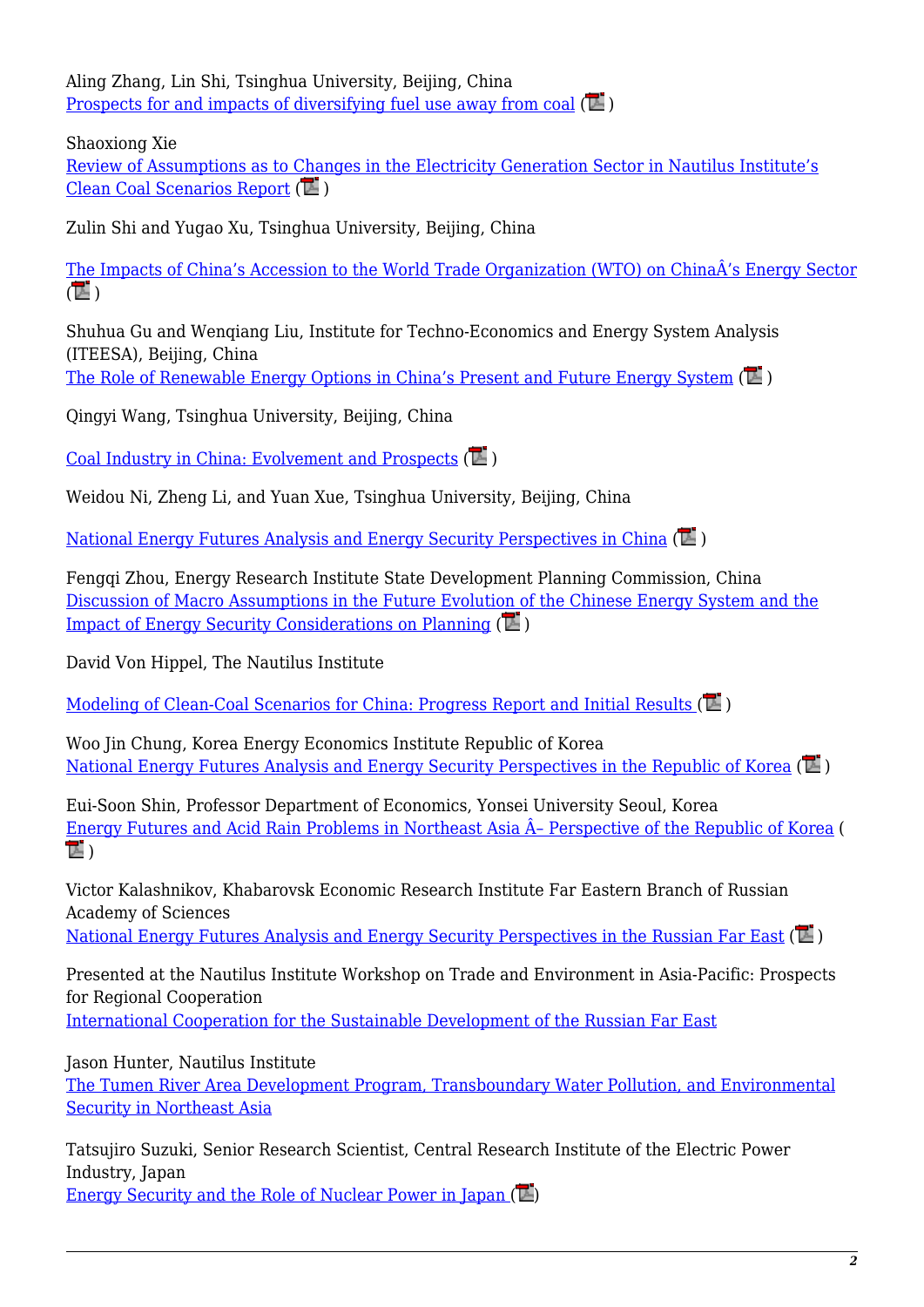Tatsujiro Suzuki, Senior Research Scientist, Central Research Institute of the Electric Power Industry, Japan

[National Energy Futures Analysis and Energy Security Perspectives in Japan](https://nautilus.org/wp-content/uploads/2015/04/Reg_Japan_final1.pdf)  $(\mathbb{Z})$ 

Michael Margolick, Ph.D., Nai Kun Wind Development, Inc.

[Wind Energy Technology Trends and Applications in East Asia Michael Margolick](https://nautilus.org/wp-content/uploads/2015/04/MargolickWindCurrent.pdf)  $(\mathbb{Z})$ 

David Von Hippel, The Nautilus Institute The DPRK Energy Sector: Current Status And Options For The Future  $(\mathbb{Z})$ 

Jungmin Kang [Update on Energy Sector Activities and Plans in the Republic of Korea](https://nautilus.org/wp-content/uploads/2011/12/KangROKCurrent.pdf)  $(\mathbb{Z})$ 

Hoseok Kim [The Application of the LEAP Software Tool to Energy Sector Analysis in the Republic of Korea](https://nautilus.org/wp-content/uploads/2011/12/KimROKData.pdf)  $(\Gamma)$ 

Aling Zhang and Yanjia Wang, Tsinghua University, China [Update on Energy Sector Activities and Plans in China](https://nautilus.org/wp-content/uploads/2011/12/PRC_WANG_Current.pdf)  $(\mathbb{Z})$ 

Kevin (Jian Jun) Tu Modeling China's Energy Future with Application of CIMS  $(\mathbb{Z})$ 

Victor Kalashnikov, Economic Research Institute FEB RAS Alexander Ognev, Vostokenergo-RAO EES Rossii, Khabarovsk, Russia Update on Energy Sector Activities and Plans in the Russian Far East  $(\mathbb{L})$ 

Victor Kalashnikov, Alexander Ognev, and Ruslan Gulidov [The Application of the LEAP Software Tool The to Energy Sector Analysis in the Far East: Progress](https://nautilus.org/wp-content/uploads/2011/12/KalashnikovRFdata.pdf) [Report](https://nautilus.org/wp-content/uploads/2011/12/KalashnikovRFdata.pdf)  $(\mathbb{Z})$ 

Masami Nakata, Junichiro Oda, Charles Heaps and David Von Hippel For WWF-Japan

[Carbon Dioxide Emissions Reduction Potential in JapanÂ's Power Sector - Estimating Carbon](https://nautilus.org/wp-content/uploads/2015/04/ps_Final_Oct_03.pdf) [Emissions Avoided by a Fuel-Switch Scenario](https://nautilus.org/wp-content/uploads/2015/04/ps_Final_Oct_03.pdf)  $(\mathbb{Z})$ 

Kae Takase and Tatsujiro Suzuki [Energy Update in Japan](https://nautilus.org/wp-content/uploads/2011/12/TakaseJapanCurrent.pdf)  $(\Box)$ 

David Von Hippel, The Nautilus Institute [Application Of Leap In Japan: The "Power Switch" Energy Path](https://nautilus.org/wp-content/uploads/2011/12/DvHJapanData.pdf) ( $\mathbb{L}$ )

Shagdar Batryenchin

[Current Status of the Energy Sector in Mongolia \(Presentation\)](https://nautilus.org/wp-content/uploads/2015/04/Batryenchin_Mongolia_Current.pdf)  $(\mathbb{E})$ 

Shagdar Batryenchin Current Status of the Energy Sector in Mongolia (Paper)  $(\mathbb{L})$ 

Rebecca Ghanadan Questioning Inevitability of Energy Pathways: Alternative Energy Scenarios for California  $(\mathbb{L})$ 

[Return to top](http://oldsite.nautilus.org/papers/energy.html#top)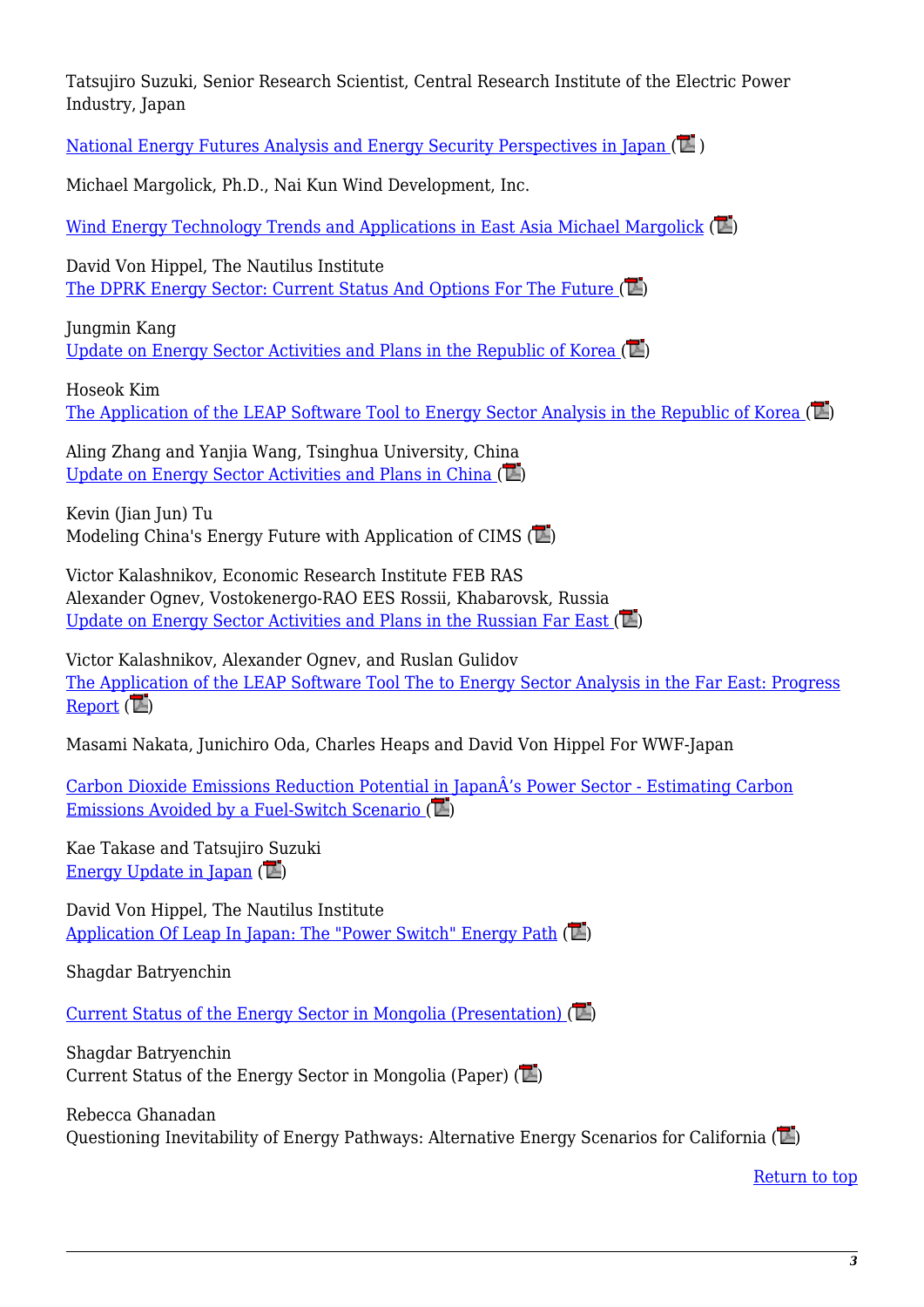#### **East Asia Power Grid Interconnection**

Karsten Neuhoff, University of Cambridge

[Economic Considerations: An overview & background on power markets and pricing principles, with](https://nautilus.org/wp-content/uploads/2015/04/neuhoff.pdf) focus on international trading, institutional considerations for international electricity trade  $(\overline{\mathbb{L}})$ 

David Streets, Decision and Information Sciences Division, Argonne National Laboratory

Environmental Aspects of Electricity Grid Interconnection in Northeast Asia  $(\mathbb{L})$ 

David Von Hippel, The Nautilus Institute [Costs & Benefits of Power Grid Connection](https://nautilus.org/wp-content/uploads/2011/12/dvh.pdf)  $(\mathbb{Z})$ 

Hyo-Sun Kim, Korea Gas Corporation Application of the Kyoto Mechanisms in Power Grid Interconnection in Northeast Asia  $(\mathbb{L})$ 

John H. Bickel, Evergreen Safety and Reliability Technologies, LLC Grid Stability and Safety Issues Associated with Nuclear Power Plants  $(\mathbb{Z})$ 

L. A. Koshcheev, St-Petersburg, High Voltage Direct Current Power Transmission Research Institute [Basic principles of interstate electrical power links organization in Northeast Asia region](https://nautilus.org/wp-content/uploads/2011/12/koshcheev.pdf)  $(\mathbb{E})$ 

Ri Gyong Nam, A researcher, Pyongyang Electric Power Design Institute

[National perspectives from the NEA region: Democratic People's Republic of Korea \(](https://nautilus.org/wp-content/uploads/2015/04/ri.pdf)

Dong -wookKorea Park, Electrotechnology Research Institute (KERI) National perspectives from the Northeast Asian region: Republic of Korea  $(\mathbb{Z})$ 

Jong-Keun Park, School of Electrical Eng., Seoul National University, Korea Power Generation & Stability Issues in the Republic of Korea: Constraints & choices for interconnection of power grids  $(\mathbb{Z})$ 

Xiaoxin Zhou, Electric Power Research Institute, China [National perspectives from the Northeast Asian region: China](https://nautilus.org/wp-content/uploads/2011/12/zhou.pdf) ( $\Box$ )

Weichun Ge, Liaoning Electric Power Co., Ltd. [Local Perspectives on Power Grid Interconnection in Northeast Asia: Background and Perspectives](https://nautilus.org/wp-content/uploads/2011/12/Ge.pdf) [from Liaoning Province, China](https://nautilus.org/wp-content/uploads/2011/12/Ge.pdf)  $(\overline{\mathbb{L}})$ 

Fumio Arakawa, Global Engineering Institute, Inc., Japan

[Power Grid Interconnection in Northeast Asia: Background and Perspectives from the Electric Power](https://nautilus.org/wp-content/uploads/2015/04/arakawa.pdf) [Companies in Japan](https://nautilus.org/wp-content/uploads/2015/04/arakawa.pdf)  $(\mathbb{Z})$ 

Yasumasa Fujii, The University of Tokyo, Japan [National perspectives from the NEA region: Japan](https://nautilus.org/wp-content/uploads/2011/12/fujii.pdf)  $(\mathbb{Z})$ 

Sergei Podkovalnikov, Energy Systems Institute, Russian Academy of Sciences, Siberian Branch, Russia

[National perspectives from the Northeast Asian region: Far East Russia](https://nautilus.org/wp-content/uploads/2011/12/podkovalnikov.pdf)  $(\mathbb{L})$ 

Sergei Podkovalnikov, Energy Systems Institute, Russian Academy of Sciences, Siberian Branch,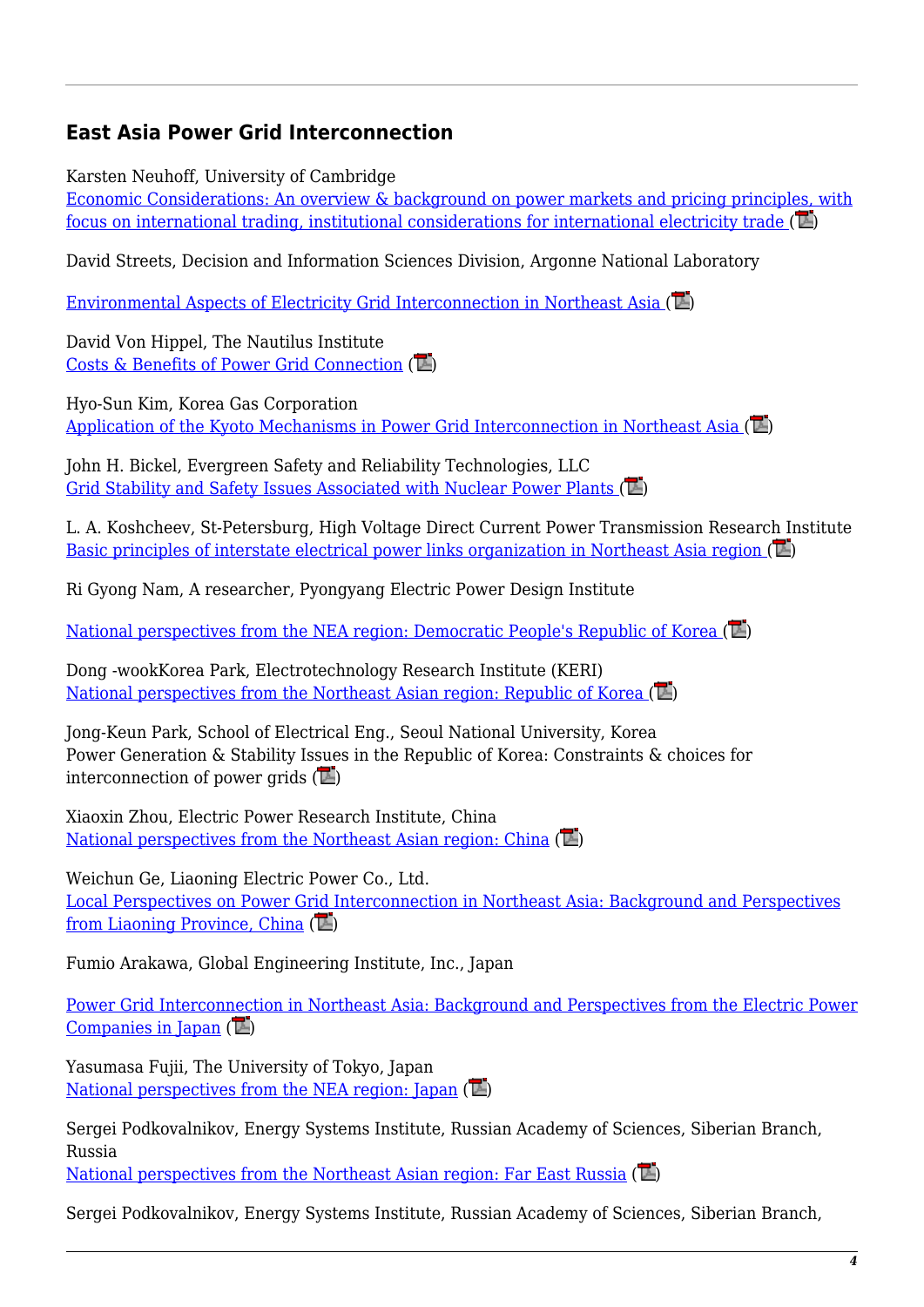Russia

[Study for Russia, Democratic People Republic of Korea, Republic of Korea and China Power](http://nautilus.wpengine.netdna-cdn.com/wp-content/uploads/2011/12/Podkovalnikov_0206171.pdf) [Interconnection: Analysis of Current Status](http://nautilus.wpengine.netdna-cdn.com/wp-content/uploads/2011/12/Podkovalnikov_0206171.pdf)  $(\mathbb{Z})$ 

DPRK Delegation

[The Potential Impact of the Inter State Electric Ties in North East Asia on Environment](http://nautilus.wpengine.netdna-cdn.com/wp-content/uploads/2011/12/K_DPRK_2_PPR.pdf)  $(\mathbb{Z})$ 

David von Hippel and Jim Williams, The Nautilus Institute Environmental Issues for Regional Power Systems in Northeast Asia  $(\mathbb{L})$ 

Jim Williams, The Nautilus Institute

[International Best Practices for Assessing and Reducing the Environmental Impacts of High-Voltage](https://nautilus.org/wp-content/uploads/2011/12/Env_Best_Practices_Williams_final.pdf) [Transmission Lines](https://nautilus.org/wp-content/uploads/2011/12/Env_Best_Practices_Williams_final.pdf)  $(\overline{\mathbb{L}})$ 

Lev Koshcheev [Environmental Characteristics of HVDC Overhead Transmission Lines](http://www.nautilus.org/wp-content/uploads/2012/01/Koshcheev_paper_final1.pdf) ( $\Box$ )

David Streets, Argonne National University, USA [Environmental Benefits of Electricity Grid Interconnections in Northeast Asia](https://nautilus.org/wp-content/uploads/2015/04/Z_Streets.pdf)  $(\mathbb{L})$ 

DPRK Delegation

[The Prospect of Electrical Energy Development in DPRK and Regional Co-operation in North-East](https://nautilus.org/wp-content/uploads/2011/12/B_DPRK_1_PPR.pdf) [Asia](https://nautilus.org/wp-content/uploads/2011/12/B_DPRK_1_PPR.pdf)  $(\mathbb{E})$ 

N. D. Gamolya [Environmental Problems of Power Transmission Between Russia and the Korean People's](https://nautilus.org/wp-content/uploads/2011/12/H_Gamolya.pdf) [Democratic Republic](https://nautilus.org/wp-content/uploads/2011/12/H_Gamolya.pdf)  $(\overline{\phantom{a}})$ 

Cheol Suhmoon and Jong-Young Hwang, Korea Electric Power Corporation [Codes, Practices, and Regulations for Major Power Line Construction and Operation in the Republic](https://nautilus.org/wp-content/uploads/2011/12/Paper_suhmoon_final.pdf) [of Korea, with a Focus on Environmental Protection](https://nautilus.org/wp-content/uploads/2011/12/Paper_suhmoon_final.pdf)  $(\mathbb{E})$ 

Jungmin Kang, Nuclear Engineering, Korea

[Environmental Impacts and Benefits of Regional Power Grid Interconnections for the Republic of](https://nautilus.org/wp-content/uploads/2011/12/Jungmin_KANG_final.pdf) Korea: Potential Impacts on Nuclear Power Generation and Nuclear Waste Production  $(\mathbb{L})$ 

Jae-young Yoon, Korea Electrotechnology Research Institute (KERI) [Environmental Impacts and Benefits of Regional Power Grid Interconnections for the Republic of](https://nautilus.org/wp-content/uploads/2011/12/yoon_paper_final1.pdf)  $Korea$  ( $\mathbb{E}$ )

V. Karakin, WWF Russian Far East Branch [Tumen River Downstream Ecological Problems](https://nautilus.org/wp-content/uploads/2011/12/Karakin_paper_final2.pdf) ( $\Box$ )

Andrew Gerasimov and Lev Koshcheev, St-Petersburg, High Voltage Direct Current Power Transmission Research Institute, Russia [Environmental, Technical, and Safety Codes, Laws, and Practices Related to Power Line](https://nautilus.org/wp-content/uploads/2011/12/Gerasimov-paper_final1.pdf) [Construction in the Russian Federation](https://nautilus.org/wp-content/uploads/2011/12/Gerasimov-paper_final1.pdf)  $(\mathbb{Z})$ 

Sergei Podkovalnikov, Energy Systems Institute, Russian Academy of Sciences, Siberian Branch, Russia

[Environmental Impacts and Benefits of Regional Power Grid Interconnections for the Russian Far](https://nautilus.org/wp-content/uploads/2011/12/Podkovalnikov_final.pdf) [East I: Generation and Fuel-Supply-related Impacts](https://nautilus.org/wp-content/uploads/2011/12/Podkovalnikov_final.pdf)  $(\Box)$ 

Alexander Sheingauz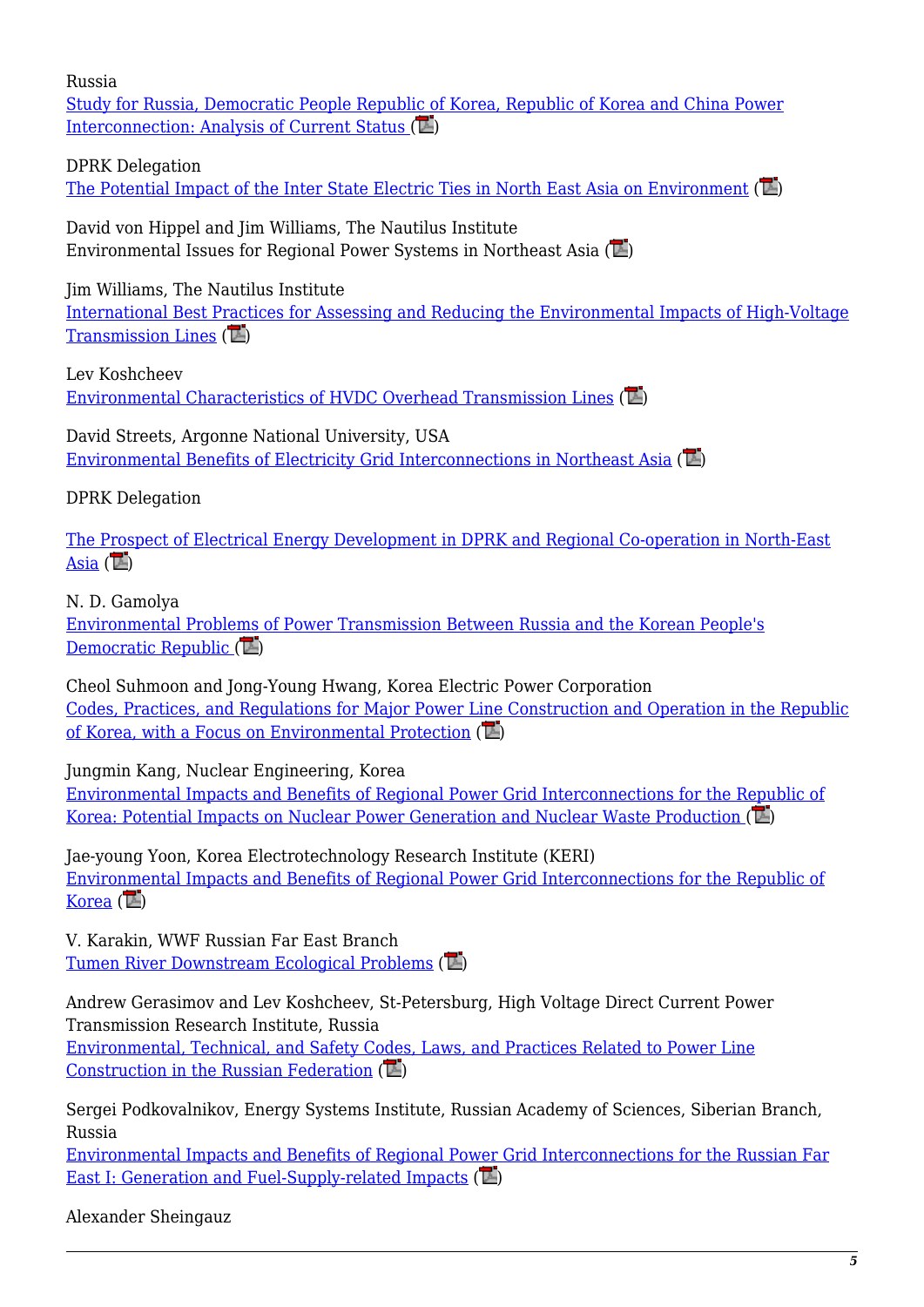[The Environment of, and Environmental Regulations in, the Russian Far East \(RFE\)](https://nautilus.org/wp-content/uploads/2011/12/paper_sheingauz_final2.pdf)  $(\mathbb{L})$ 

Fahua Zhu, State Power Environmental Protection Research Institute of China [Environmental Impacts and Benefits of Regional Power Grid Interconnections for China](https://nautilus.org/wp-content/uploads/2011/12/Environmental-Impacts_Zhu_final2.pdf)  $(\mathbb{L})$ 

Xin He, State Grid Corporation of China [The Development and Status of the Power Grid in China, and International Cooperation for Grid](https://nautilus.org/wp-content/uploads/2011/12/D_hexinPPR.pdf) Integration in Northeast Asia  $(\mathbb{Z})$ 

Yong Zhao, Tsinghua University, China [Environmental, Technical, and Safety Codes, Laws, and Practices Related to Power Line](https://nautilus.org/wp-content/uploads/2011/12/M_Zhao_PPR.pdf) [Construction in China](https://nautilus.org/wp-content/uploads/2011/12/M_Zhao_PPR.pdf)  $(\mathbb{Z})$ 

#### *View the Presentations:*

David Von Hippel,The nautilus institute [Illustrative Alternative Energy Paths for the DPRK](https://www.google.com/url?q=https://nautilus.org/wp-content/uploads/2011/12/DPRK_illust_Paths_grid21.ppt&sa=U&ei=wAk9VZ7_E5XkoATMiIGICg&ved=0CAQQFjAA&client=internal-uds-cse&usg=AFQjCNGdXwaQAir_TSjpt9JnaQIvIvVvwA) (*Powepoint file*)

David Von Hippel, The nautilus institute [The DPRK Energy Sector: Estimates of Recent Trends](https://www.google.com/url?q=https://nautilus.org/wp-content/uploads/2011/12/DPRK_intro_grid21.ppt&sa=U&ei=Iwo9Vfm8EJfSoATr7IHIAg&ved=0CAQQFjAA&client=internal-uds-cse&usg=AFQjCNGIs1eW9gPGMGvuZXu8J-5xYkUgcQ) (*Powepoint file*)

Liqin Shao, The Department of High and New Technology, China [Research Programs for Electric Power Science and Technology in China](https://www.google.com/url?q=https://nautilus.org/wp-content/uploads/2011/12/SHAO1.ppt&sa=U&ei=bgo9VaD4LoW2ogTF54DYAQ&ved=0CAYQFjAB&client=internal-uds-cse&usg=AFQjCNF4X23Ezdc3Km6M1S8xoL8Zj_pGsQ) (*Powepoint file*)

Guangyao wei, State Power Corporation of China

[To Achieve Sustainable Development of Chinese Power Industry Through Power Transmission from](https://www.google.com/url?q=https://nautilus.org/wp-content/uploads/2011/12/WEI1.ppt&sa=U&ei=sgo9VajnCcPwoASuyYCoDw&ved=0CAYQFjAB&client=internal-uds-cse&usg=AFQjCNFi8s6UIaHUvO74s7Yf36nJcbK9KA) [West to East, Nationwide Interconnection, Restructuring and Introducing Competition \(](https://www.google.com/url?q=https://nautilus.org/wp-content/uploads/2011/12/WEI1.ppt&sa=U&ei=sgo9VajnCcPwoASuyYCoDw&ved=0CAYQFjAB&client=internal-uds-cse&usg=AFQjCNFi8s6UIaHUvO74s7Yf36nJcbK9KA)*Powerpoint file*)

Dong-wook Park

[Activities and Future Plan of R. O. Korea For North-east Asia System Interconnection](https://www.google.com/url?q=https://nautilus.org/wp-content/uploads/2011/12/Yoon_updated2.ppt&sa=U&ei=3Qo9VaG_ApCQoQT6jYDICA&ved=0CAYQFjAB&client=internal-uds-cse&usg=AFQjCNFyIeEDwrrGNSpx5gPKWb_nxN6X5w)(*Powerpoint file*)

Alexander Ognev [Export of the Electric Power from Far East of Russia \(](https://www.google.com/url?q=https://nautilus.org/wp-content/uploads/2011/12/OGNEV1.ppt&sa=U&ei=_go9VeqWMc_xoASKnYCwCg&ved=0CAQQFjAA&client=internal-uds-cse&usg=AFQjCNFC51DXrnDIMA5HhzzCMi0P2N4ssw)*Powerpoint file*)

Xiaoxin Zhou, China Electric Power Research Institute [Power Grid Interconnections in China 2001-2002 \(](https://nautilus.org/wp-content/uploads/2011/12/ZHOU2.ppt)*Powerpoint file*)

Sergei Podkovalnikov, Energy Systems Institute, Russia ["RFE-DPRK-RK" Power Grid Interconnection](https://nautilus.org/wp-content/uploads/2011/12/07PODKOVALNIKOV-ESI1.ppt) (*Powerpoint file*)

Boris Dynkin, Far Eastern State Transport University Comments on the Regional Railroad Network and Power Grid Interconnection  $(\mathbb{Z})$ 

John H. Bickel, Evergreen Safety & Reliability Technologies, LLC [Grid Stability and Safety Issues Associated With Nuclear Power Plants \(](https://nautilus.org/wp-content/uploads/2011/12/BICKEL1.ppt)*Powerpoint file*)

Felix Wu, Hong Kong University [Software Analysis Tools \(](https://nautilus.org/wp-content/uploads/2011/12/WU.ppt)*Powerpoint file*)

Yan Zheng, Center for Electrical Energy Systems, The University of Hong Kong [Demonstration of PSAPAC: A Case Study on Its Application to Three-Gorges Power System](https://nautilus.org/wp-content/uploads/2011/12/YANSoftwareDemo2.ppt) (*Powerpoint file*)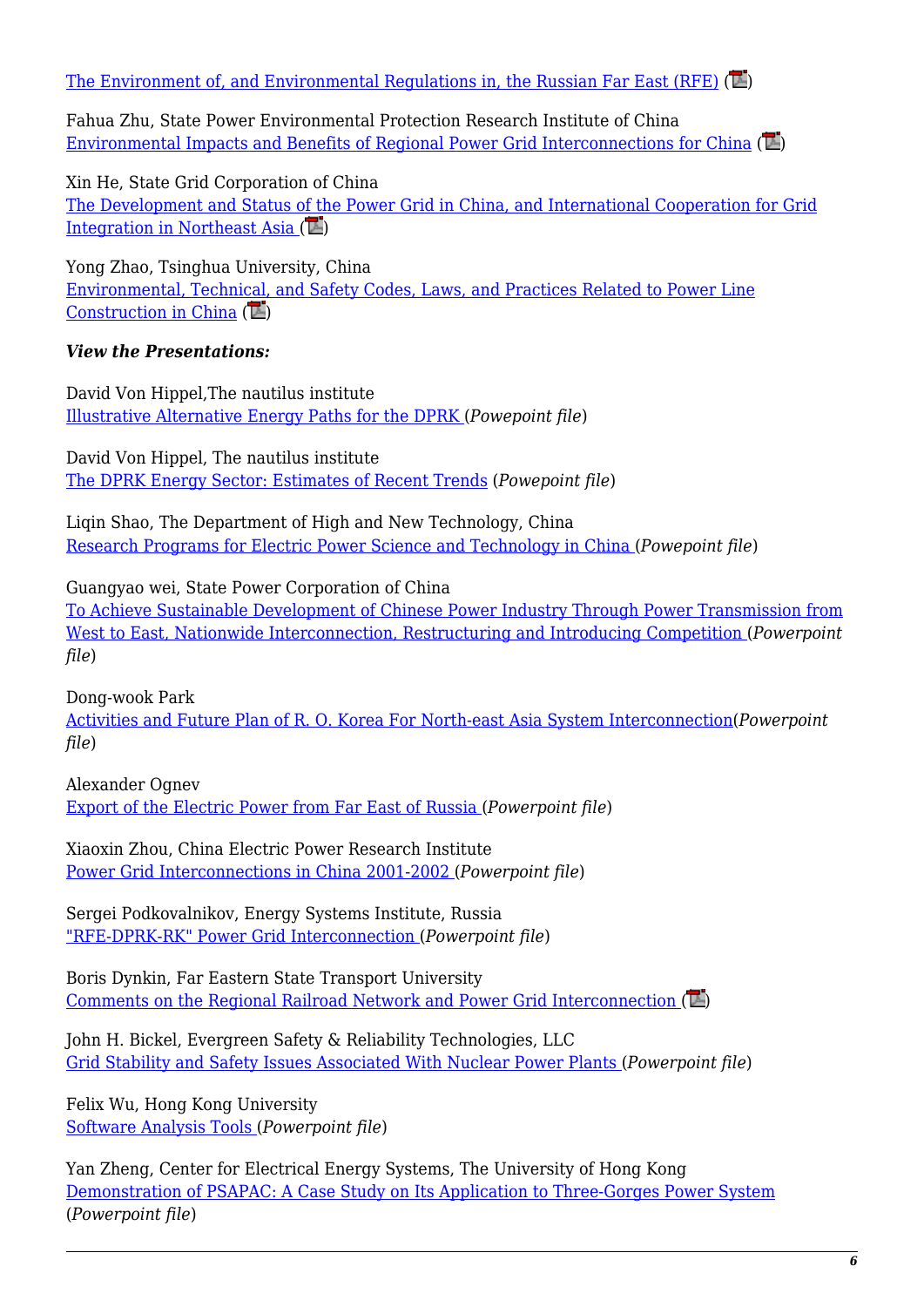#### **Acid Rain in NE Asia**

Gregory R. Carmichael and Richard Arndt [Baseline Assessment of Acid Rain in Northeast Asia](https://nautilus.org/napsnet/napsnet-policy-forum/baseline-assessment-of-acid-deposition-in-northeast-asia/)  $(\mathbb{Z})$ 

David G. Streets, Argonne National Laboratory

[Energy and Acid Rain Projections for Northeast Asia](https://nautilus.org/napsnet/napsnet-policy-forum/energy-and-acid-rain-projections-for-northeast-asia/)

David Von Hippel, The Nautilus Institute

[Technological Alternatives to Reduce Emissions from Energy Production in Northeast Asia](https://nautilus.org/napsnet/napsnet-policy-forum/technological-alternatives-to-reduce-emissions-from-energy-production-in-northeast-asia-full-text/)

Peter Hayes and Lyuba Zarsky, The Nautilus Institute [Acid Rain in a Regional Context](https://nautilus.org/staff-publications/acid-rain-in-a-regional-context/)

Eui-Soon Shin, Yonsei University, Korea Energy Futures and Acid Rain Problems in Northeast Asia  $\hat{A}$ - Perspective of the Republic of Korea (  $\overline{\mathbb{L}})$ 

#### **Energy Security**

Frans Berkhout, University of Sussex

[International Regulations of Nuclear Fuel Cycles: Issues for East Asia](https://nautilus.org/wp-content/uploads/2015/04/BerkhoutPARES.pdf)  $(\mathbb{Z})$ 

Thomas L. Neff, MIT [Improving Energy Security in Pacific Asia: Diversification and Risk Reduction for Fossil and Nuclear](https://nautilus.org/wp-content/uploads/2015/04/NeffPARES.pdf) [Fuels](https://nautilus.org/wp-content/uploads/2015/04/NeffPARES.pdf)  $(\mathbb{R})$ 

Hossein Razavi, World Bank [Economic, Security and Environmental Aspects of Energy Supply: A Conceptual Framework for](https://nautilus.org/wp-content/uploads/2015/04/RazaviPARES.pdf) [Strategic Analysis of Fossil Fuels](https://nautilus.org/wp-content/uploads/2015/04/RazaviPARES.pdf)  $(\overline{\phantom{a}})$ 

Lawrence M. Lidsky, MIT Nuclear Power in a World with Options  $(\mathbb{E})$ 

Agreement on the Establishment of KEDO (*Text file*)

Agreed Framework Between the US and the DPRK (*Text file*)

Supply Agreement Signed by KEDO and the DPRK (*Text file*)

David von Hippel; Peter Hayes; Timothy Savage; and Masami Nakata, Nautilus Institute [Modernizing the Agreed Framework](https://nautilus.org/wp-content/uploads/2011/12/ModernizingAF.pdf)  $(\Box)$ 

Victor Gilinsky and William Manning [A United States-Type Light Water Reactor for North Korea? The Legal Realities](https://nautilus.org/?p=42737&preview=true) (*Text file*)

Peter Hayes, Nautilus Institute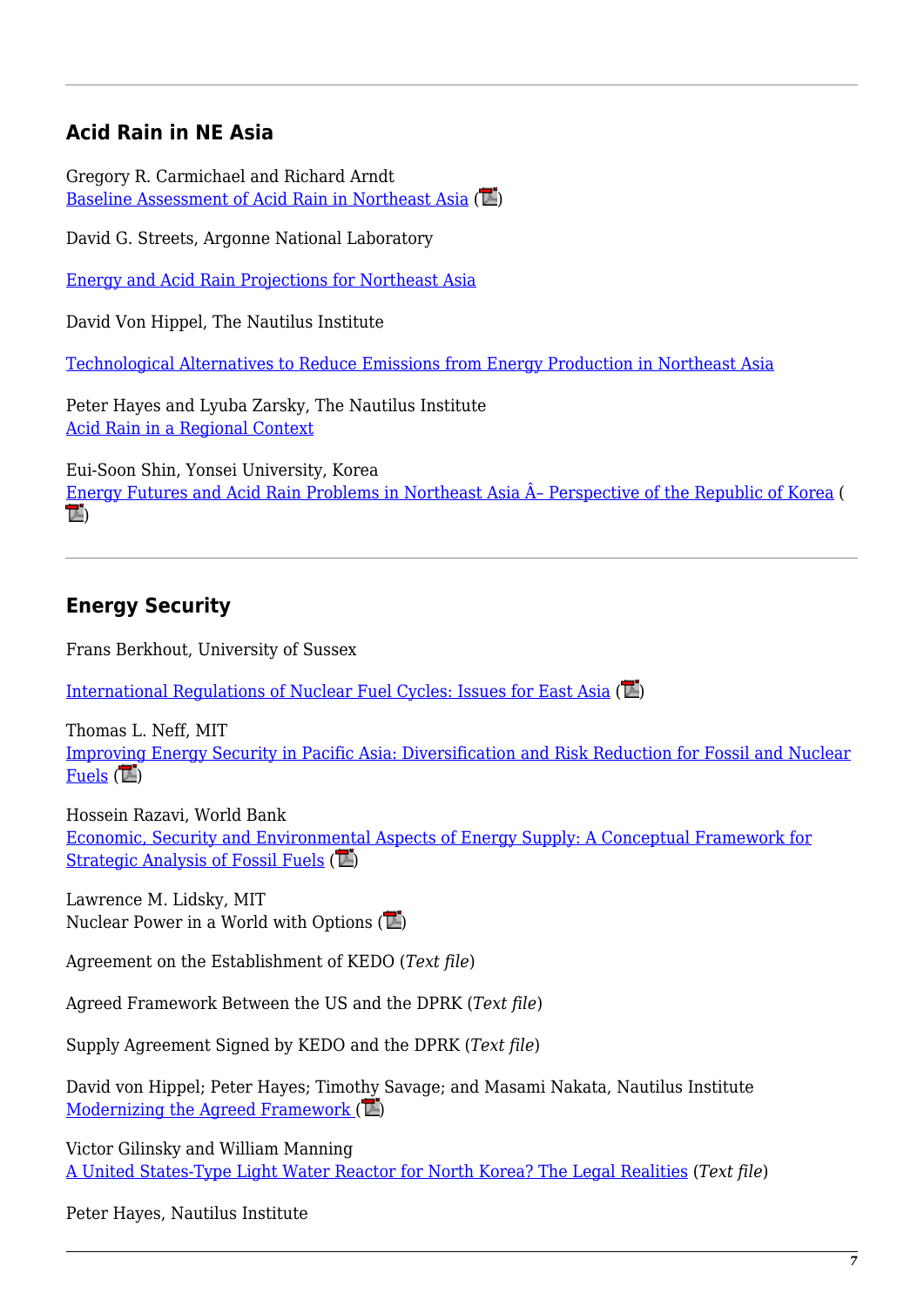[Should the US Supply Light Water Reactors to Pyongyang?](https://nautilus.org/?p=42738&preview=true) (*Text file*)

Salomon Levy

[Supply of Light Water Reactor\(s\) to Pyongyang: Technological Issues and Their Possible Resolution](https://nautilus.org/?p=42739&preview=true) (*Text file*)

Lawrence M. Lidsky, and Marvin M. Miller, MIT

[Nuclear Power and Energy Security: A Revised Strategy for Japan](https://nautilus.org/wp-content/uploads/2015/04/LidskyPARES.pdf) ( $\mathbb{E}$ )

Haruki Tsuchiya, Research Institute for Systems Technology [Energy-Efficient Technologies and Renewables in Relation to Japan's Energy Security](https://nautilus.org/wp-content/uploads/2015/04/TsuchiyaPARES.pdf) ( $\Box$ )

David Von Hippel, The Nautilus Institute [A Framework for Energy Security Anallysis and Appllication to a Case Study of Japan](https://nautilus.org/wp-content/uploads/2015/04/PARES_Synthesis_Report.pdf) ( $\Box$ )

Victor D Kalashnikov, Khabarovsk Economic Research Institute Electric Power Industry of the Russian Far East: Status and Prerequesites for Cooperation in Northeast Asia  $(\overline{\mathbb{L}})$ 

Richard Speier, Independent Consultant [Plutonium Decision-Making in the U.S. Government](https://nautilus.org/wp-content/uploads/2015/04/SpeierPARES.pdf)  $(\mathbb{Z})$ 

#### **Financing Clean Coal**

Shaoxiong Xie [Review of Assumptions as to Changes in the Electricity Generation Sector in Nautilus Institute's](https://nautilus.org/wp-content/uploads/2015/04/Rev2_final1.pdf) [Clean Coal Scenarios Report](https://nautilus.org/wp-content/uploads/2015/04/Rev2_final1.pdf) (

Aling Zhang and Lin Shi, Tsinghua University, Beijing, China [Prospects for and Impacts of Diversifying Chinese Fuel Use away from Coal](https://nautilus.org/wp-content/uploads/2015/04/C2_final1.pdf)  $(\mathbb{Z})$ 

The Nautilus Institute [Proposal for a Global Environment Facility \(GEF\) Technology Risk Guarantee Mechanism\(](https://nautilus.org/wp-content/uploads/2015/04/NIGEFESENAY3.pdf) $\mathbb{Z}$ )

David Von Hippel, The Nautilus Institute [Modeling of Clean Coal Scenarios for China: Progress Report and Initial Results](https://nautilus.org/wp-content/uploads/2011/12/DVH_cc_PAPER.pdf) ( $\mathbb{E}$ )

Qingyi Wang, Tsinghua University, Beijing, China [The Coal Industry in China: Recent Evolution and Prospects](https://nautilus.org/wp-content/uploads/2011/12/C5_final.pdf)  $(\mathbb{L})$ 

The Nautilus Institute [Integrated Gasification Combined Cycle \(IGCC\) in China](https://nautilus.org/wp-content/uploads/2015/04/NIGEFESENAY3.pdf)  $(\overline{\mathbb{L}})$ 

The Nautilus Institute [Financing Clean Coal in China](https://nautilus.org/wp-content/uploads/2015/04/NIfinanceESENAY3.pdf) ( $\mathbb{L}$ )

#### **NE Asian Marine Issues**

Peter M. Haas, University of Massachusetts-Amherst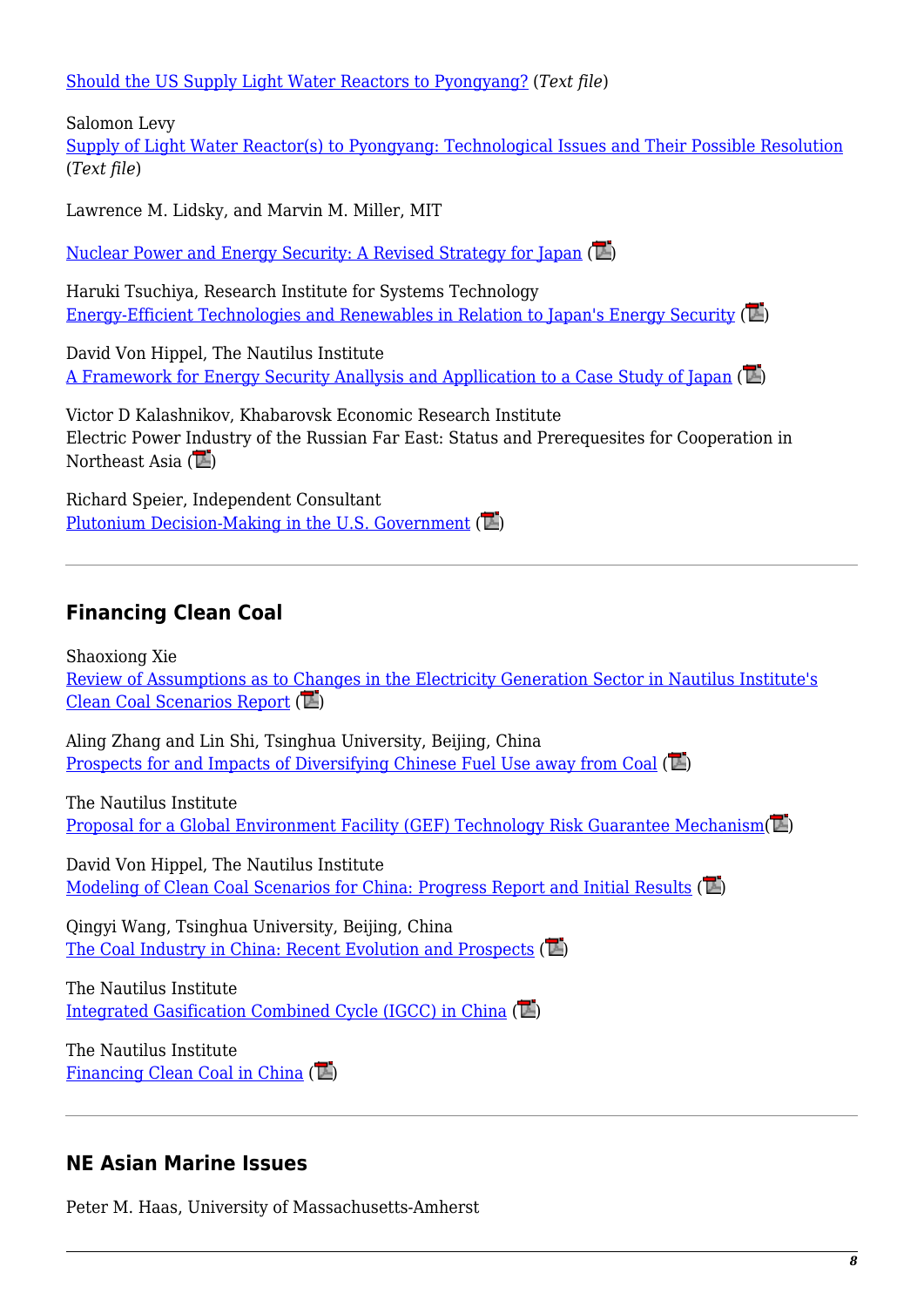Prospects for Effective Marine Governance in the Northwest Pacific Region  $(\blacksquare)$ 

Yasuhide Yamanouchi, Center for Global Communications (GLOCOM) [GLOCOM Framework Paper: Towards International Cooperation on the Northeast Asian Ocean](https://nautilus.org/?p=42748&preview=true) Environment  $(\mathbb{Z})$ 

Tomohiro Shishime, Environment Agency of Japan Marine Environmental Cooperation in Northeast Asia  $(\mathbb{Z})$ 

Linda Paul, Ocean Law & Policy Institute A Vessel Traffic System Analysis for the Korea/Tsushima Strait  $(\mathbb{Z})$ 

Mark Valencia, East-West Center [Ocean Management Regimes in the Sea of Japan: Present and Future](https://nautilus.org/napsnet/napsnet-policy-forum/ocean-management-regimes-in-the-sea-of-japan-present-and-future/)  $(\mathbb{L})$ 

ISOBE, Masahiko Isobe, University of Tokyo [Toward Integrated Coastal Zone Management in Japan](https://nautilus.org/wp-content/uploads/2015/04/IsobeESENAY2.pdf)  $(\mathbb{Z})$ 

Hideaki Nakata, University of Tokyo [Environmental Problems and Environmental Management of Japanese Coastal Waters: An Ecosystem](https://nautilus.org/wp-content/uploads/2015/04/NakataESENAY2.pdf) [Perspective](https://nautilus.org/wp-content/uploads/2015/04/NakataESENAY2.pdf)  $(\mathbb{Z})$ 

Ken Wilkening& Jason Hunter, Nautilus Institute Nautilus Framework Paper: U.S.-Japan Policy Initiatives on Energy-Related Marine Issues in the Sea of Japan Perspective  $(\mathbb{Z})$ 

#### **DPRK Renewable Energy**

David F. Von Hippel, Peter Hayes, James H. Williams, Chris Greacen, Mick Sagrillo and Timothy Savage, The Nautilus Institute Rural Energy Survey  $(\mathbb{Z})$ 

Jim William, The Nautilus Institute [Wind Farm in the Cabbage Patch](http://thebulletin.org/1999/may/wind-farm-cabbage-patch)

David Von Hippel, Peter Hayes, Masami Nakata, Timothy Savage, and Chris Greacen1, The Nautilus Institute

[Modernizing the Agreed Framework](https://nautilus.org/wp-content/uploads/2011/12/ModernizingAF.pdf)  $(\mathbb{Z})$ 

The Nautilus Institute [Nautilus Institute Completes First American Windpower Village Project in North Korea I](https://nautilus.org/?p=42753&preview=true)

The Nautilus Institute Nautilus Institute Completes First American Windpower Village Project in North Korea II

The Nautilus Institute [Nautilus Concludes Third Renewable Energy Mission to the Democratic People's Republic of Korea](https://nautilus.org/?p=42754&preview=true)

# **KEDO LWR Project**